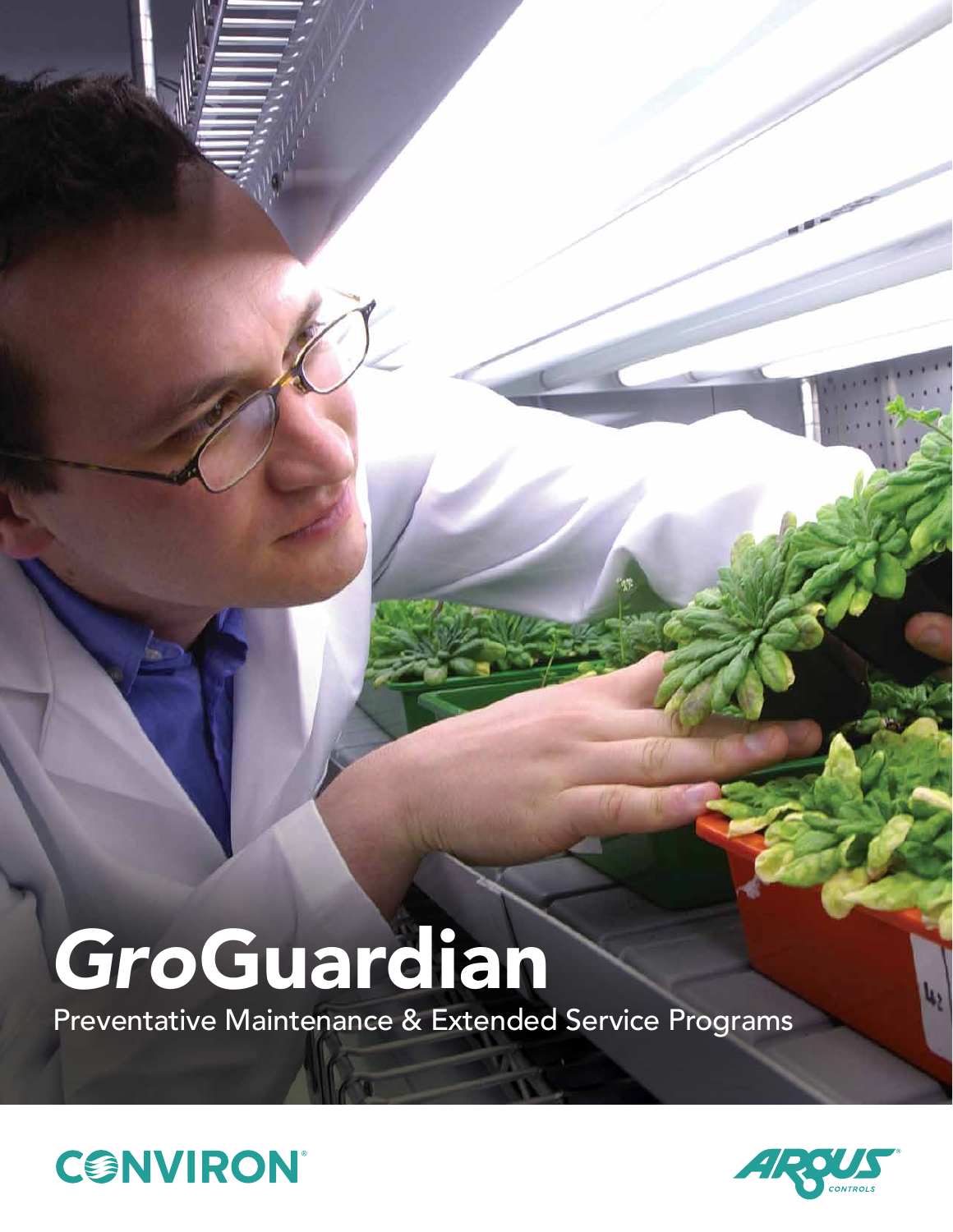*" Our research programs are on critical time lines and people are depending on the accuracy of our results. With our customized Gro*Guardian *program, we are*  confident our uptime is maximized and our equipment *is performing on-spec."* 





Whether your plant growth chambers, rooms or control systems are new or coming off warranty, or if you have been managing your maintenance on your own, *Gro*Guardian provides you the unique benefits of customized care of all your controlled environments.

> Remote and on-site training options for you and your team. Remote or site-specific training on key topics such as hardware, software, strategy, review systems and diagnosis.



#### Nutrient System Testing

A complete audit and testing of your nutrient system. This on-site site option includes documented audit results with suggested repairs and recommendations, including recipe generation.

#### Advanced Support

- 24 hour crop emergency help line
- Service Help Desk access via phone, email and text



A pre-purchased block of time that gives you priority access to our Service Team. Time can be used for:

- Programming changes
- System optimization
- Control loop tuning
- Screen design
- Site training

*\*Option available in 20-hour increments* 

System Audits

- System management advice
- Written report of audit results and recommendations
- Written functional report to include tuning, energy efficiency analysis, control models and strategies
- Implementation assistance of audit recommendations

#### *Rapid*Deploy Service Technicians

- 120+ point inspection of Conviron chambers
- A series of extended service programs to provide you and your facility with the unique benefits of customized care for your Argus system
- Care of critical systems
- Factory-certified technicians expertly trained in your equipment
- Local resources supported by centralized teams
- Advanced trouble-shooting
- Quarterly, semi-annual, or annual visits depending on your needs
- Multi-year contract options



- Local resources and a centralized service network
- Factory authorized service personnel trained in equipment malfunction, inspection of critical systems, safety and operational optimization



*Rapid*Reply Remote Troubleshooting • Customized response time • Remote access to factory trained service personnel

#### Fleet Audit & Upgrade Plan

- Proactive upgrade paths to the latest technology
- Customized plans that meet your budget and priorities for controls, lighting, HVAC and opportunities to save on energy costs

#### Service Seminars

- Industry-leading , hands-on instructional training on site or at our factory
- Beginner, intermediate and advanced training to suit your needs



#### Extended Warranty

- Fixed cost extensions eliminate the need for emergency funds for unexpected downtime
- Eligibility for extended coverage even on off-warranty equipment



#### Critical OEM Parts

- OEM parts for reliability
- Expedited deployment of critical spares





*" We produce a high-value crop and we needed a responsive and reliable service partner for our facility. With Gro*Guardian*, we have access to factory trained personnel, which ensures we always get the right*  solutions, the first time."

## **CONVIRON**

### Preventative Maintenance

Conviron offers the following preventative maintenance and service for your chambers and rooms:

### Extended Service Programs

Argus Controls offers the following extended service programs that provide your facility with customized care of your Argus system:



#### **Training**